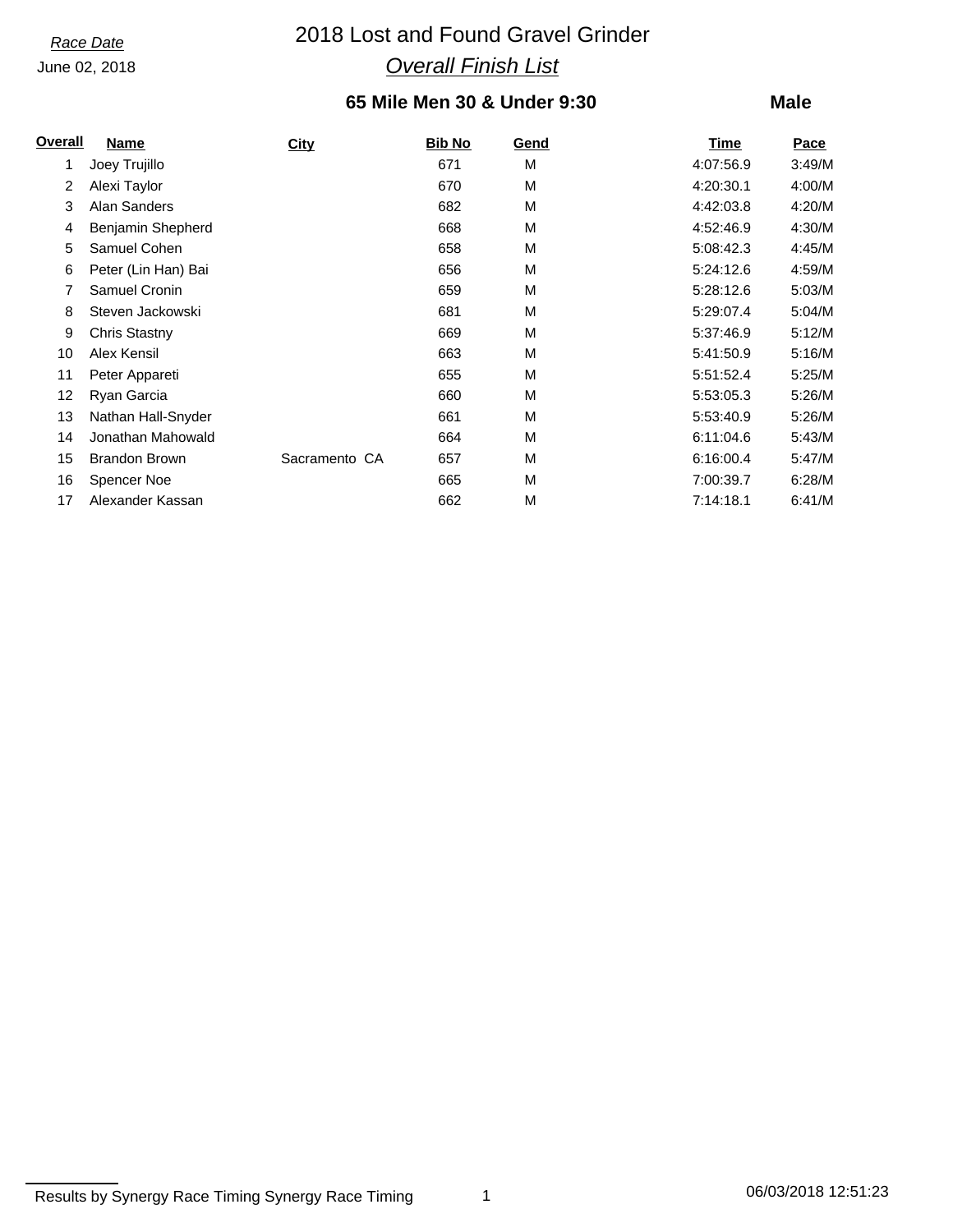# *Race Date* 2018 Lost and Found Gravel Grinder *Overall Finish List*

### **65 Mile Women 30 & Under 9:30**

| Overall | <b>Name</b>             | <b>City</b> | <b>Bib No</b> | Gend | Time      | Pace   |
|---------|-------------------------|-------------|---------------|------|-----------|--------|
|         | Adrienne Moretz         |             | 677           | F    | 5:22:32.1 | 4:58/M |
|         | Emma Bockius            |             | 672           | F    | 5:41:19.4 | 5:15/M |
|         | Kursten O'Donnell       |             | 678           | F    | 6:18:36.6 | 5:49/M |
| 4       | Madeline Sides          |             | 679           | F    | 6:29:14.7 | 5:59/M |
| 5.      | Kandice Whitaker        |             | 680           | F    | 6:45:30.1 | 6:14/M |
| 6       | <b>Fortune Fresquez</b> |             | 674           | F    | 7:00:35.2 | 6:28/M |
|         | Ashley Loogman          |             | 675           |      | 7:01:54.2 | 6:29/M |

Results by Synergy Race Timing Synergy Race Timing 2 2 06/03/2018 12:51:23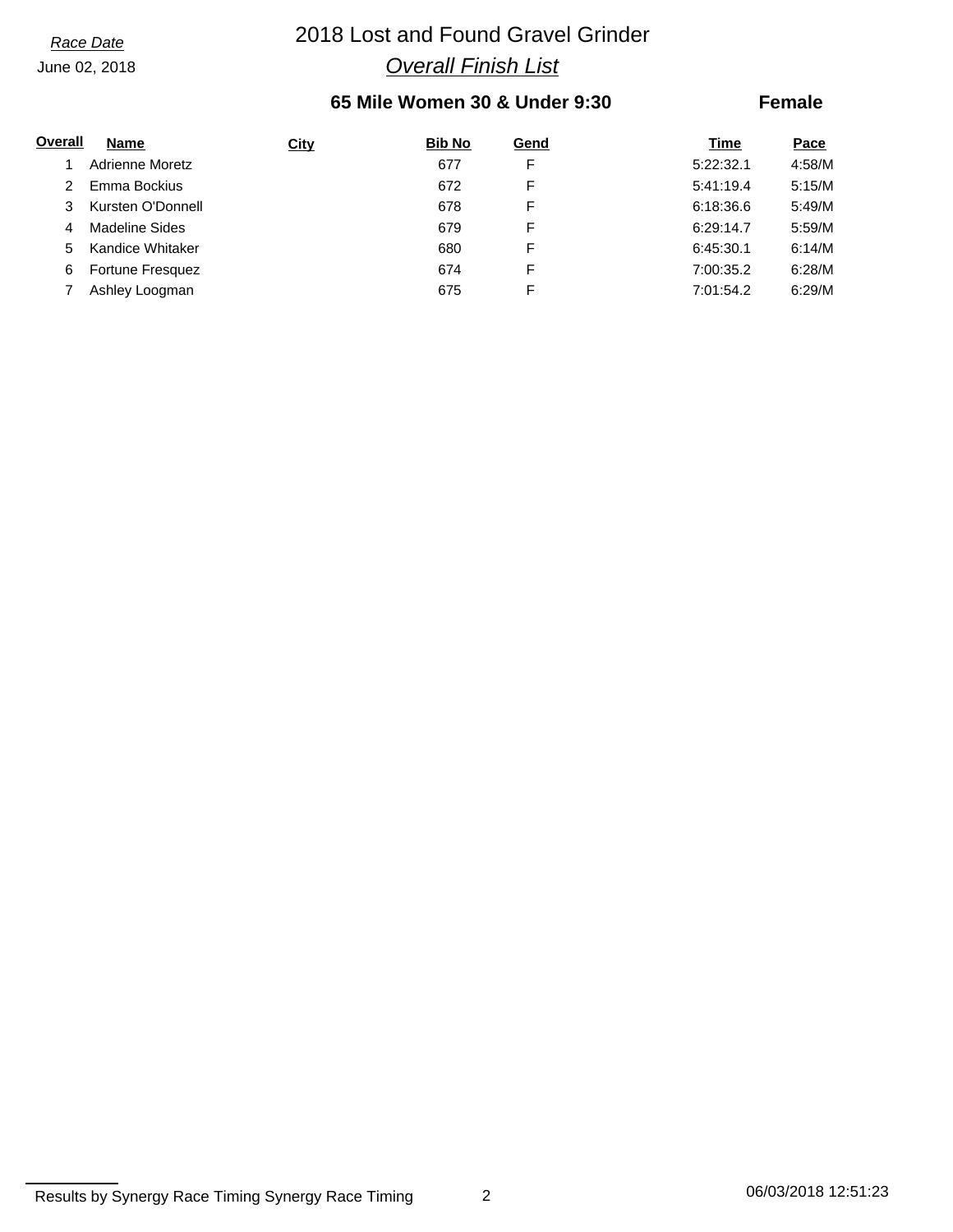# *Race Date* 2018 Lost and Found Gravel Grinder *Overall Finish List*

### **65 Mile Jr Men 13-18 9:30**

| Overall | Name                     | <u>City</u> | <b>Bib No</b> | Gend | Time      | Pace   |
|---------|--------------------------|-------------|---------------|------|-----------|--------|
|         | <b>Anthony Pritchett</b> |             | 652           | М    | 4:25:09.7 | 4:05/M |
| 2       | Dylan Atkinson           |             | 651           | М    | 5:09:09.9 | 4:45/M |
|         | Nathan Vahlberg          |             | 654           | М    | 5:23:17.4 | 4:58/M |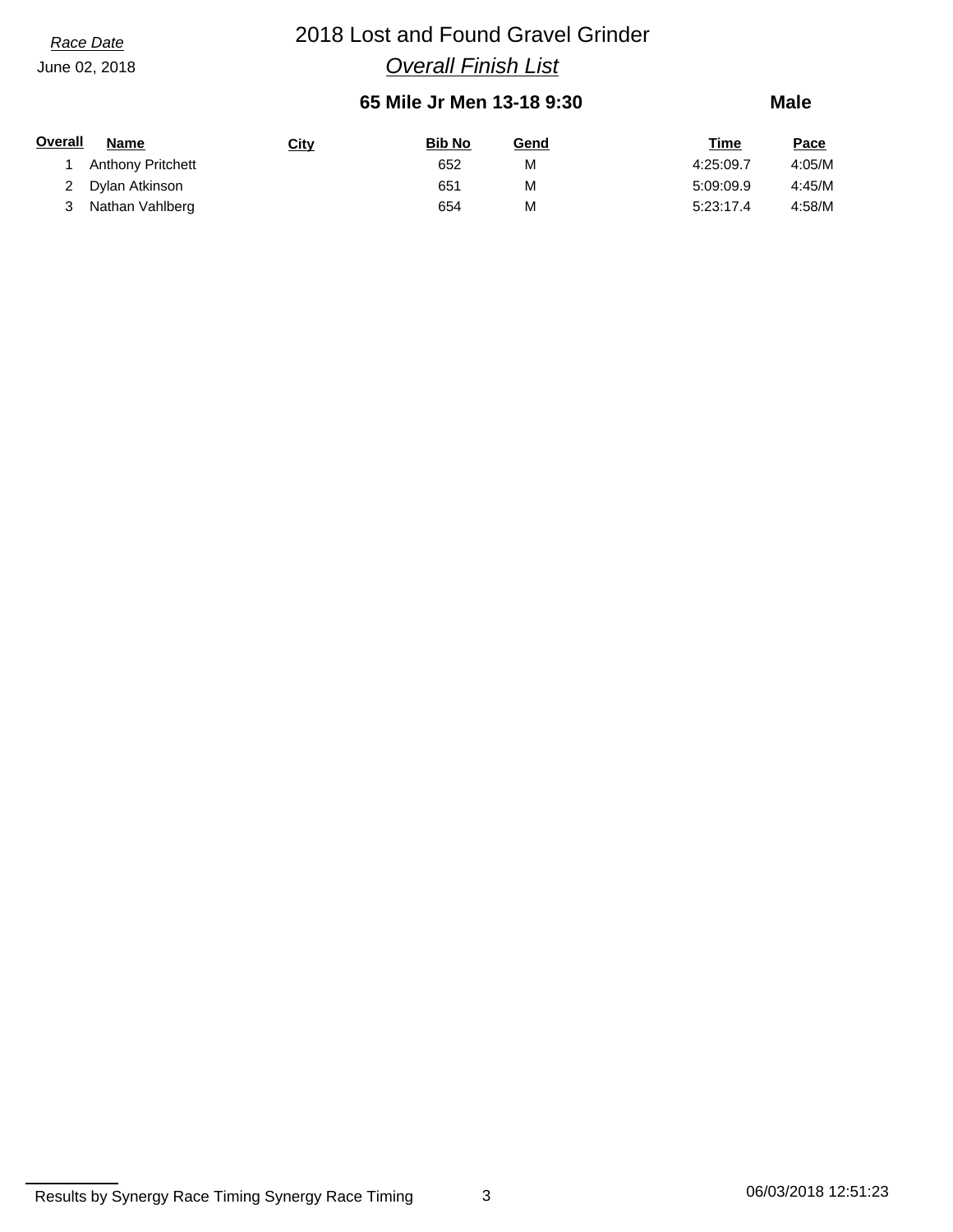# *Race Date* 2018 Lost and Found Gravel Grinder *Overall Finish List*

### **65 Mile Men 31-40 9:35**

### **Male**

| <b>Overall</b> | <b>Name</b>                | City       | <b>Bib No</b> | Gend | <b>Time</b> | <b>Pace</b> |
|----------------|----------------------------|------------|---------------|------|-------------|-------------|
| 1              | Paul Connolly              |            | 703           | M    | 4:03:03.5   | 3:44/M      |
| 2              | <b>Tobias Smith</b>        |            | 739           | М    | 4:20:23.6   | 4:00/M      |
| 3              | aaron faupell              | belmont CA | 710           | M    | 4:20:50.1   | 4:01/M      |
| 4              | <b>Matt Skinner</b>        |            | 737           | М    | 4:53:33.4   | 4:31/M      |
| 5              | Jake Goldfield             |            | 713           | M    | 4:57:04.7   | 4:34/M      |
| 6              | brad bate                  |            | 687           | М    | 4:57:05.4   | 4:34/M      |
| 7              | Jonathan Rivera            |            | 732           | M    | 5:00:23.9   | 4:37/M      |
| 8              | <b>Eric Tiffany</b>        |            | 742           | M    | 5:04:41.7   | 4:41/M      |
| 9              | <b>Tyler Colyer</b>        |            | 702           | M    | 5:05:07.3   | 4:42/M      |
| 10             | <b>Ryan Terry</b>          |            | 741           | М    | 5:07:19.5   | 4:44/M      |
| 11             | <b>William Torres</b>      |            | 743           | M    | 5:13:30.1   | 4:49/M      |
| 12             | <b>Ben Weiner</b>          |            | 747           | M    | 5:17:16.9   | 4:53/M      |
| 13             | Rajiv Eluthesen            |            | 708           | M    | 5:19:11.5   | 4:55/M      |
| 14             | <b>ROWIE JARON</b>         |            | 720           | М    | 5:19:21.4   | 4:55/M      |
| 15             | <b>Brian Sanders</b>       |            | 734           | M    | 5:22:27.8   | 4:58/M      |
| 16             | Michael Stofan             |            | 740           | M    | 5:26:56.6   | 5:02/M      |
| 17             | corby cobb                 |            | 701           | M    | 5:28:47.1   | 5:03/M      |
| 18             | <b>Stewart Decker</b>      |            | 705           | М    | 5:31:49.8   | 5:06/M      |
| 19             | <b>Edward Goldman</b>      |            | 714           | M    | 5:33:18.5   | 5:08/M      |
| 20             | <b>Eric Hardrath</b>       |            | 716           | M    | 5:36:23.2   | 5:11/M      |
| 21             | Rahi Kamfar                |            | 722           | M    | 5:40:36.8   | 5:14/M      |
| 22             | Colby Clegg                |            | 700           | М    | 5:50:51.8   | 5:24/M      |
| 23             | David Brown                |            | 697           | M    | 5:53:28.7   | 5:26/M      |
| 24             | <b>Travis Schaller</b>     |            | 735           | M    | 5:58:39.1   | 5:31/M      |
| 25             |                            |            | 724           | M    | 5:59:19.2   | 5:32/M      |
| 26             | billy lee<br>Dan Becker    |            | 688           |      | 6:01:02.6   | 5:33/M      |
|                |                            |            |               | М    |             |             |
| 27             | Chris Lauritzen            |            | 723           | M    | 6:01:02.6   | 5:33/M      |
| 28             | Joe Bromley                |            | 696           | M    | 6:02:14.4   | 5:34/M      |
| 29             | james cadogan              |            | 698           | M    | 6:02:18.7   | 5:34/M      |
| 30             | Cameron Carrozza           |            | 699           | М    | 6:09:34.8   | 5:41/M      |
| 31             | Gus Jimenez                |            | 721           | M    | 6:12:52.3   | 5:44/M      |
| 32             | <b>Steve Gerace</b>        |            | 712           | M    | 6:12:55.4   | 5:44/M      |
| 33             | Aneel Nath                 |            | 729           | M    | 6:14:55.8   | 5:46/M      |
| 34             | <b>Elliot Danforth</b>     |            | 704           | M    | 6:15:02.9   | 5:46/M      |
| 35             | Jeremy Benner              |            | 689           | M    | 6:17:45.7   | 5:49/M      |
| 36             | <b>Christopher Brenner</b> |            | 695           | М    | 6:20:46.4   | 5:51/M      |
| 37             | Jake Barker                |            | 686           | M    | 6:20:50.7   | 5:52/M      |
| 38             | Sage Smith                 |            | 738           | М    | 6:42:30.5   | 6:12/M      |
| 39             | Jay Underwood              |            | 744           | M    | 6:44:33.8   | 6:13/M      |
| 40             | Ryan Brenner               |            | 694           | M    | 6:44:55.7   | 6:14/M      |
| 41             | <b>Timothy Bisson</b>      |            | 691           | M    | 6:50:21.1   | 6:19/M      |
| 42             | Will Rodriguez             |            | 733           | М    | 6:50:42.2   | 6:19/M      |
| 43             | Ryan Whitney               |            | 748           | M    | 6:51:34.5   | 6:20/M      |
| 44             | Dan David Flores           |            | 711           | M    | 7:06:54.6   | 6:34/M      |
| 45             | Mark Macdonald             |            | 727           | M    | 7:29:07.2   | 6:55/M      |
| 46             | <b>Phillip Violett</b>     |            | 745           | М    | 7:33:47.3   | 6:59/M      |
| 47             | <b>Scott Rexwinkle</b>     |            | 731           | М    | 7:40:39.5   | 7:05/M      |

Results by Synergy Race Timing Synergy Race Timing 4 06/03/2018 12:51:25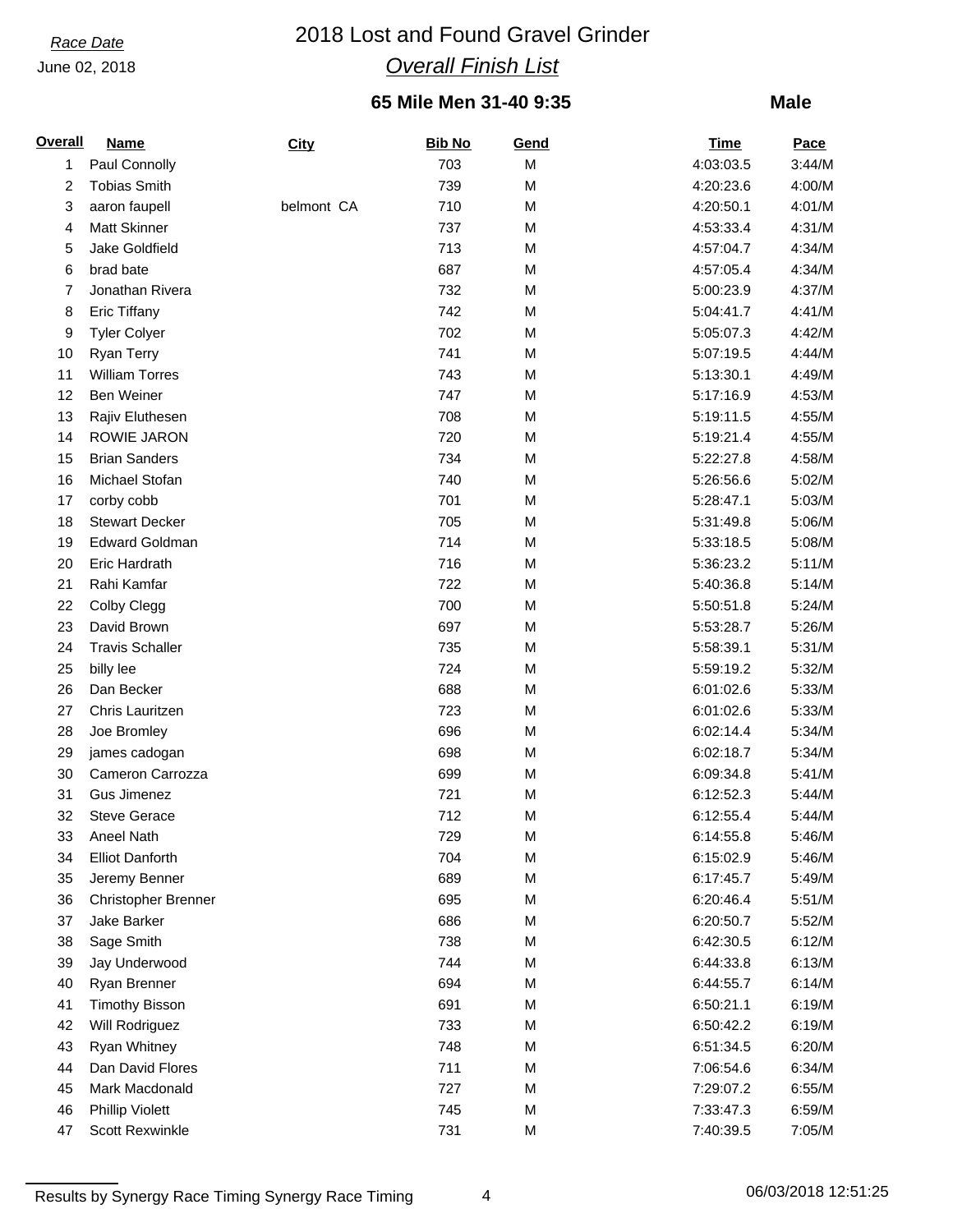# *Race Date* 2018 Lost and Found Gravel Grinder *Overall Finish List*

### **65 Mile Women 31-40 9:35**

| <u>Overall</u> | Name                   | <b>City</b> | <b>Bib No</b> | Gend        | Time      | Pace   |
|----------------|------------------------|-------------|---------------|-------------|-----------|--------|
| 1              | Julie English          |             | 758           | F           | 4:43:18.2 | 4:22/M |
| 2              | Ann Logan              |             | 763           | $\mathsf F$ | 4:52:19.7 | 4:30/M |
| 3              | <b>Aubree Watkins</b>  |             | 774           | F           | 4:56:21.5 | 4:34/M |
| 4              | Marissa Axell          |             | 751           | F           | 4:57:01.3 | 4:34/M |
| 5              | Monika Renk            |             | 769           | F           | 5:00:07.1 | 4:37/M |
| 6              | Megan Brinkmeyer       |             | 753           | F           | 5:20:08.7 | 4:56/M |
| 7              | Angela Blaikie         |             | 752           | F           | 5:26:13.5 | 5:01/M |
| 8              | Ashley Byrne           |             | 755           | F           | 5:31:05.3 | 5:06/M |
| 9              | Jami Horner            |             | 759           | F           | 6:00:47.6 | 5:33/M |
| 10             | Sara Liebert           |             | 761           | F           | 6:02:20.1 | 5:34/M |
| 11             | <b>EMILIE COLE</b>     |             | 757           | F           | 6:22:55.3 | 5:53/M |
| 12             | Alexandra Augustin     |             | 750           | F           | 6:31:56.1 | 6:02/M |
| 13             | Jennifer Little Little |             | 762           | F           | 6:49:53.7 | 6:18/M |
| 14             | Andrea Strahlo         |             | 772           | F           | 6:56:32.9 | 6:24/M |
| 15             | Jenny Snapp            |             | 770           | F           | 7:23:29.7 | 6:49/M |
| 16             | Jessica Phan           |             | 767           | F           | 7:29:07.8 | 6:55/M |

Results by Synergy Race Timing Synergy Race Timing 5 5 06/03/2018 12:51:25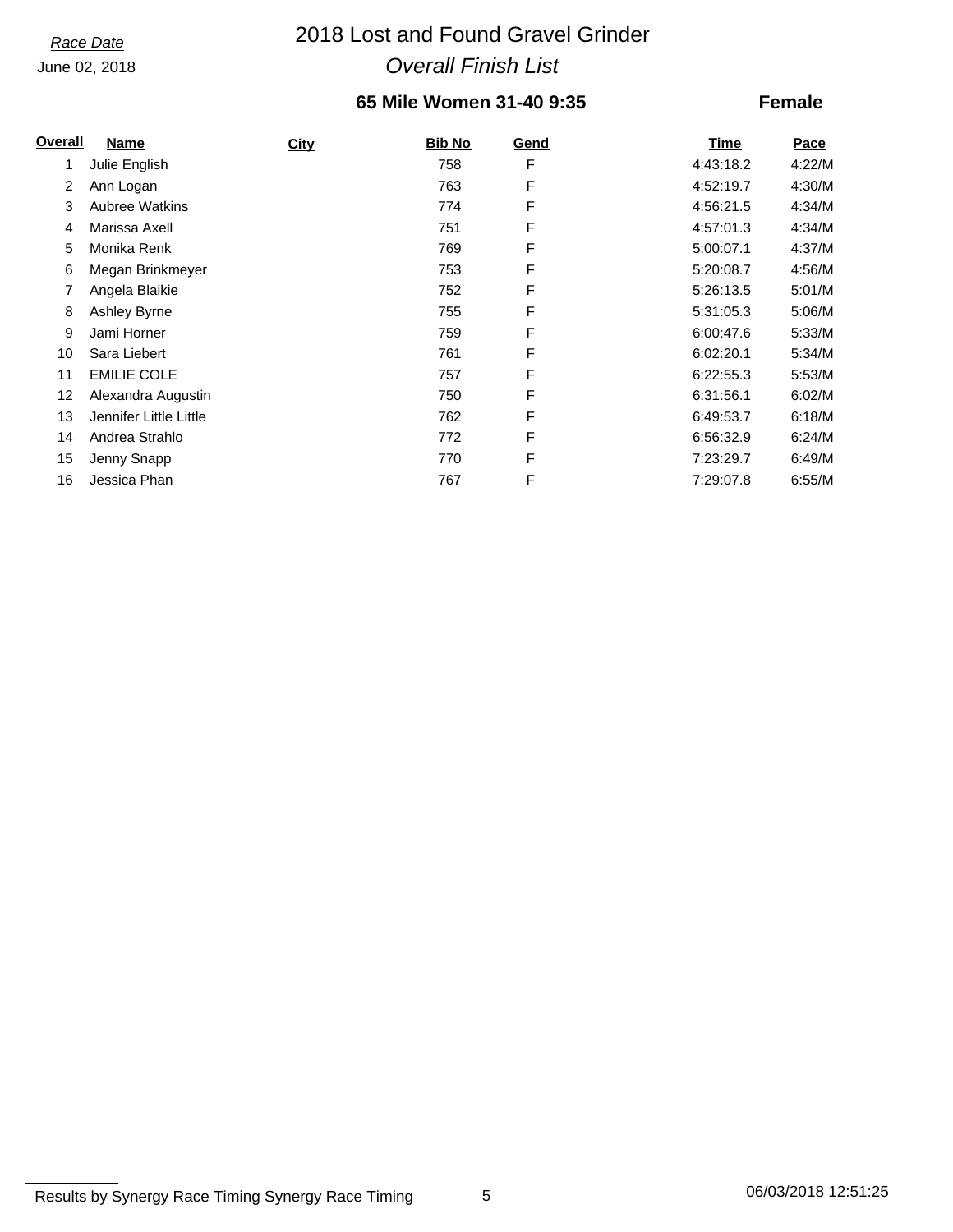# *Race Date* 2018 Lost and Found Gravel Grinder *Overall Finish List*

### **65 Mile Men 41-50 9:40**

### **Male**

| <b>Overall</b> | <b>Name</b>             | <b>City</b> | <b>Bib No</b> | Gend | <b>Time</b> | <b>Pace</b> |
|----------------|-------------------------|-------------|---------------|------|-------------|-------------|
| 1              | <b>Gary Towne</b>       |             | 884           | M    | 3:52:30.7   | 3:35/M      |
| 2              | Jay Parkhill            |             | 859           | M    | 4:08:10.7   | 3:49/M      |
| 3              | <b>Blake Heinlein</b>   |             | 825           | M    | 4:20:18.9   | 4:00/M      |
| 4              | Jason Sala              |             | 1092          | M    | 4:22:02.1   | 4:02/M      |
| 5              | Spencer Ericksen        |             | 812           | M    | 4:23:58.7   | 4:04/M      |
| 6              | Randall TRUE            |             | 885           | M    | 4:28:45.4   | 4:08/M      |
| 7              | Joshua Hughes           |             | 831           | M    | 4:28:56.8   | 4:08/M      |
| 8              | Chris Becker            |             | 788           | M    | 4:29:32.3   | 4:09/M      |
| 9              | Jose Emerson Rivera     |             | 867           | M    | 4:29:55.1   | 4:09/M      |
| 10             | Bhavik Joshi            |             | 835           | М    | 4:34:40.4   | 4:14/M      |
| 11             | <b>Mark Fitzsimmons</b> |             | 815           | M    | 4:36:20.4   | 4:15/M      |
| 12             | Monte Mitchell          | Visalia CA  | 848           | M    | 4:36:28.6   | 4:15/M      |
| 13             | Eric Strempke           |             | 880           | M    | 4:36:34.6   | 4:15/M      |
| 14             | <b>Cary Shales</b>      |             | 874           | M    | 4:37:26.2   | 4:16/M      |
| 15             | Mark Monaghan           |             | 849           | М    | 4:42:11.9   | 4:20/M      |
| 16             | Tom Jackson             |             | 833           | M    | 4:42:34.4   | 4:21/M      |
| 17             | <b>Colby Stott</b>      |             | 879           | М    | 4:46:58.4   | 4:25/M      |
| 18             | <b>Gus Platis</b>       |             | 862           | M    | 4:47:10.1   | 4:25/M      |
| 19             | Casey Keen              |             | 836           | M    | 4:50:07.2   | 4:28/M      |
| 20             | <b>Kurt Gantert</b>     |             | 817           | M    | 4:51:59.5   | 4:30/M      |
| 21             | Mitchell Blum           |             | 793           | M    | 4:52:50.1   | 4:30/M      |
| 22             | steve hazelton          |             | 823           | M    | 4:54:21.9   | 4:32/M      |
| 23             | Carlos Bassa            |             | 786           | M    | 4:54:25.2   | 4:32/M      |
| 24             | Scott Carothers         |             | 800           | M    | 4:55:32.9   | 4:33/M      |
| 25             | david billingsley       |             | 790           | M    | 4:56:57.2   | 4:34/M      |
| 26             | Patrick and Aragon      |             | 785           | М    | 5:00:56.3   | 4:38/M      |
| 27             | Michael Eglington       |             | 811           | M    | 5:01:25.1   | 4:38/M      |
| 28             | Joshua Corben           |             | 805           | M    | 5:02:55.5   | 4:40/M      |
| 29             | Michael Egan            |             | 810           | M    | 5:03:21.7   | 4:40/M      |
| 30             | <b>Carl Hilker</b>      |             | 827           | М    | 5:06:16.8   | 4:43/M      |
| 31             | Donald MacLeod          |             | 843           | М    | 5:08:10.1   | 4:44/M      |
| 32             | <b>Grant Napier</b>     |             | 851           | M    | 5:09:12.3   | 4:45/M      |
| 33             | Patrick Wheeler         |             | 890           | M    | 5:11:13.8   | 4:47/M      |
| 34             | aaron Webb              |             | 889           | М    | 5:11:58.7   | 4:48/M      |
| 35             | <b>Ty Salsbery</b>      |             | 871           | M    | 5:12:31.7   | 4:48/M      |
| 36             | John Vahlberg           |             | 887           | M    | 5:13:16.9   | 4:49/M      |
| 37             | Arthur Lo               |             | 841           | M    | 5:13:43.3   | 4:50/M      |
| 38             | Jaime Adame             |             | 780           | М    | 5:18:58.7   | 4:54/M      |
| 39             | <b>Charles Himes</b>    |             | 828           | M    | 5:19:15.4   | 4:55/M      |
| 40             | David Matthews          |             | 846           | M    | 5:21:02.7   | 4:56/M      |
| 41             | <b>Richard Crawford</b> |             | 807           | M    | 5:24:12.2   | 4:59/M      |
| 42             | Patrick Monroe          |             | 850           | М    | 5:25:09.2   | 5:00/M      |
| 43             | Darron Sturgeon         |             | 881           | M    | 5:26:06.7   | 5:01/M      |
| 44             | larry stead             |             | 877           | M    | 5:26:20.9   | 5:01/M      |
| 45             | Dan Horndash            |             | 1093          | M    | 5:26:34.6   | 5:01/M      |
| 46             | Joseph Gildner          |             | 818           | М    | 5:27:42.4   | 5:02/M      |
| 47             | Russell Cameron         |             | 797           | M    | 5:28:18.5   | 5:03/M      |

Results by Synergy Race Timing Synergy Race Timing 6 06/03/2018 12:51:27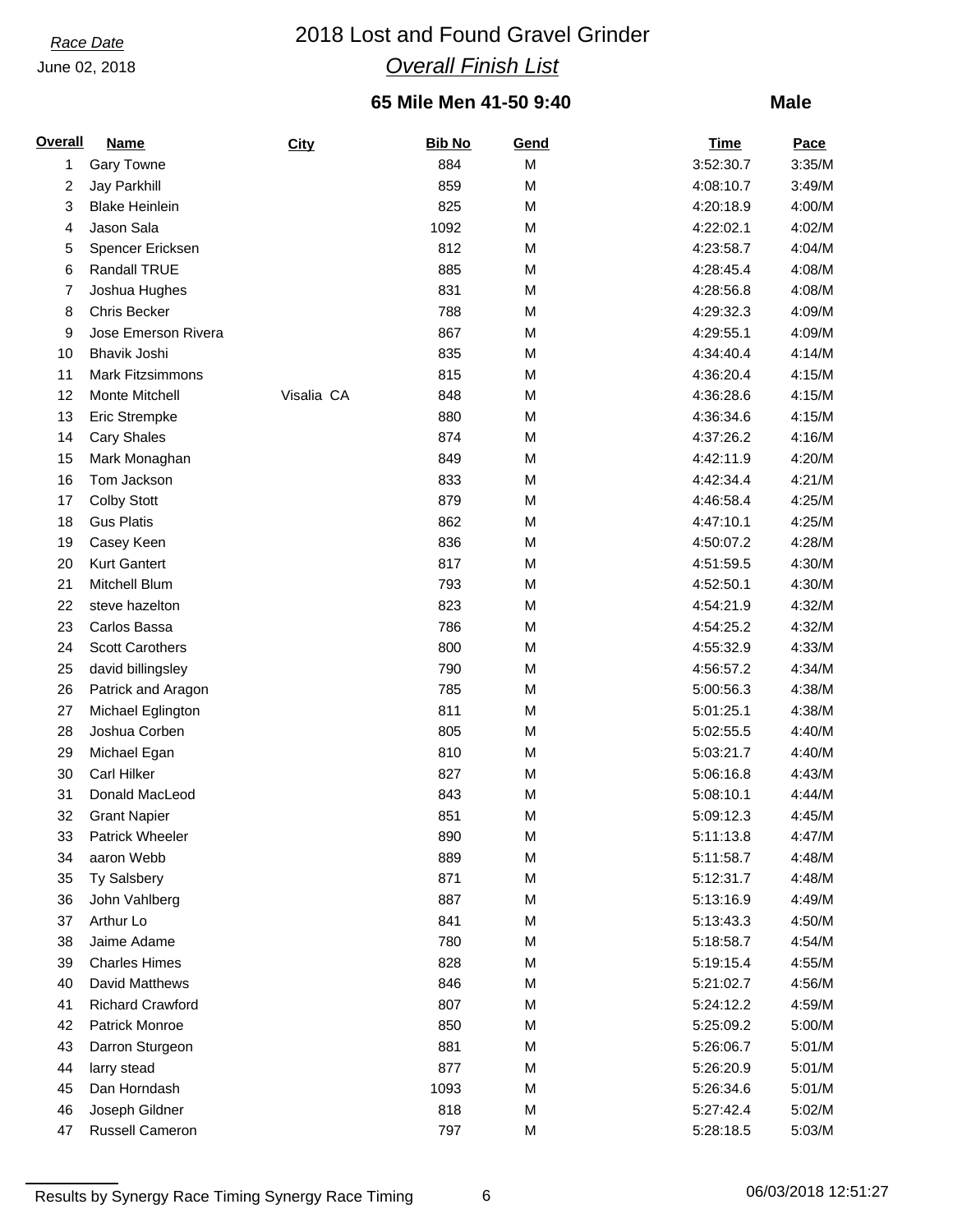# *Race Date* 2018 Lost and Found Gravel Grinder *Overall Finish List*

### **65 Mile Men 41-50 9:40**

### **Male**

| <b>Overall</b> | <b>Name</b>             | <b>City</b>      | <b>Bib No</b> | Gend | <b>Time</b> | <b>Pace</b> |
|----------------|-------------------------|------------------|---------------|------|-------------|-------------|
| 48             | Dave Smiddy             |                  | 876           | M    | 5:31:41.2   | 5:06/M      |
| 49             | Kendall Gray            |                  | 820           | M    | 5:32:34.2   | 5:07/M      |
| 50             | chad allen              |                  | 783           | M    | 5:33:25.3   | 5:08/M      |
| 51             | <b>Brendan Fowler</b>   |                  | 816           | M    | 5:34:12.6   | 5:08/M      |
| 52             | Lance loveday           |                  | 1087          | M    | 5:34:57.6   | 5:09/M      |
| 53             | Eric Gordon             |                  | 819           | M    | 5:37:28.9   | 5:12/M      |
| 54             | Vernon Kwan             |                  | 838           | M    | 5:38:31.6   | 5:12/M      |
| 55             | John Heffner            |                  | 824           | M    | 5:42:58.5   | 5:17/M      |
| 56             | Bryan Manugo            |                  | 844           | M    | 5:44:18.5   | 5:18/M      |
| 57             | Eric Lowe               |                  | 1094          | M    | 5:45:10.2   | 5:19/M      |
| 58             | <b>Patrick Martinez</b> |                  | 845           | M    | 5:45:17.3   | 5:19/M      |
| 59             | Jonathan Irwin          |                  | 832           | M    | 5:47:57.4   | 5:21/M      |
| 60             | Elias Amador            |                  | 784           | M    | 5:49:31.9   | 5:23/M      |
| 61             | mike hembd              |                  | 826           | M    | 5:52:17.4   | 5:25/M      |
| 62             | Jeff Ho                 |                  | 829           | M    | 5:52:21.9   | 5:25/M      |
| 63             | john cunningham         |                  | 808           | M    | 5:55:11.9   | 5:28/M      |
| 64             | Gus Johnson             |                  | 834           | M    | 5:56:55.6   | 5:29/M      |
| 65             | Jon Vongschanphen       |                  | 888           | M    | 6:01:01.7   | 5:33/M      |
| 66             | <b>Greg Myers</b>       |                  | 1090          | M    | 6:01:02.4   | 5:33/M      |
| 67             | Philip Agnew            |                  | 782           | M    | 6:01:02.5   | 5:33/M      |
| 68             | Amos Newman             |                  | 853           | M    | 6:02:18.7   | 5:34/M      |
| 69             | aaron Briggs            |                  | 1088          | M    | 6:02:36.4   | 5:35/M      |
| 70             | Michael Reyes           | Arroyo Grande CA | 865           | M    | 6:03:40.3   | 5:36/M      |
| 71             | <b>William Stelter</b>  |                  | 878           | M    | 6:07:43.4   | 5:39/M      |
| 72             | Carsten Schwesig        |                  | 873           | M    | 6:08:52.9   | 5:40/M      |
| 73             | Juan Lopez              | <b>Bradley</b>   | 842           | M    | 6:08:58.4   | 5:41/M      |
| 74             | Tracy whitaker          |                  | 891           | M    | 6:23:16.7   | 5:54/M      |
| 75             | Huy Nguyen              |                  | 854           | M    | 6:24:54.7   | 5:55/M      |
| 76             | Jason Lakis             |                  | 839           | M    | 6:27:05.4   | 5:57/M      |
| 77             | Jonathan Clay           |                  | 803           | M    | 6:27:14.8   | 5:57/M      |
| 78             | Ken Olofsen             |                  | 857           | M    | 6:29:54.4   | 6:00/M      |
| 79             | George Aglubat          |                  | 781           | M    | 6:32:00.4   | 6:02/M      |
| 80             | Jess Ruefli             |                  | 870           | M    | 6:32:18.4   | 6:02/M      |
| 81             | Eric Brecht             |                  | 794           | M    | 6:32:51.2   | 6:03/M      |
| 82             | Matthew McLaughlin      |                  | 847           | M    | 6:38:08.1   | 6:08/M      |
| 83             | Anthony Uhor            |                  | 886           | M    | 6:39:35.6   | 6:09/M      |
| 84             | Sean Fitzpatrick        |                  | 814           | M    | 6:39:55.7   | 6:09/M      |
| 85             | Oscar Nunez             |                  | 855           | M    | 6:40:18.9   | 6:10/M      |
| 86             | Kevin Burt              |                  | 796           | M    | 6:48:32.5   | 6:17/M      |
| 87             | <b>Brian Condrey</b>    |                  | 804           | M    | 6:50:02.9   | 6:18/M      |
| 88             | Steven Litvin           |                  | 840           | M    | 6:59:17.2   | 6:27/M      |
| 89             | watani fennell          |                  | 813           | M    | 7:01:00.2   | 6:29/M      |
| 90             | joe carpenter           |                  | 801           | M    | 7:10:40.5   | 6:38/M      |
| 91             | <b>Chris Dougherty</b>  |                  | 809           | M    | 7:15:28.3   | 6:42/M      |
| 92             | Chris Shultz            |                  | 875           | M    | 7:15:28.9   | 6:42/M      |
| 93             | Bryan Han               |                  | 822           | M    | 7:22:25.5   | 6:48/M      |
| 94             | Gallant Chen            |                  | 802           | M    | 7:23:25.4   | 6:49/M      |

Results by Synergy Race Timing Synergy Race Timing 7 7 1 26/03/2018 12:51:28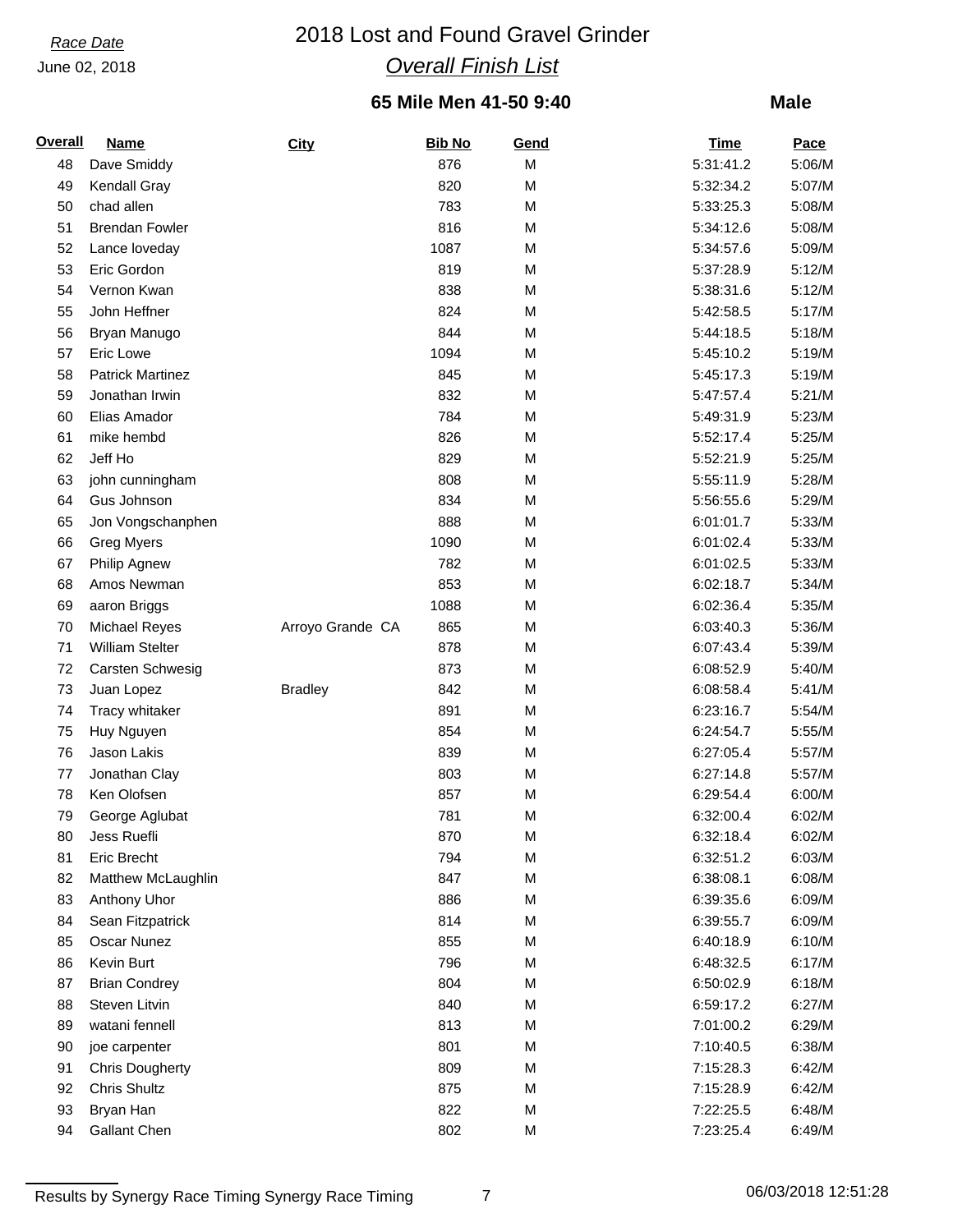# *Race Date* 2018 Lost and Found Gravel Grinder

*Overall Finish List*

### **65 Mile Men 41-50 9:40**

| Overall | Name            | <u>City</u> | <b>Bib No</b> | <u>Gend</u> | <b>Time</b> | <u>Pace</u> |
|---------|-----------------|-------------|---------------|-------------|-------------|-------------|
| 95      | Dominic Cordima |             | 806           | M           | 7:43:19.5   | 7:08/M      |
| 96      | Erik Blackburn  |             | 791           | M           | 8:04:46.8   | 7:27/M      |

Results by Synergy Race Timing Synergy Race Timing 8 8 06/03/2018 12:51:28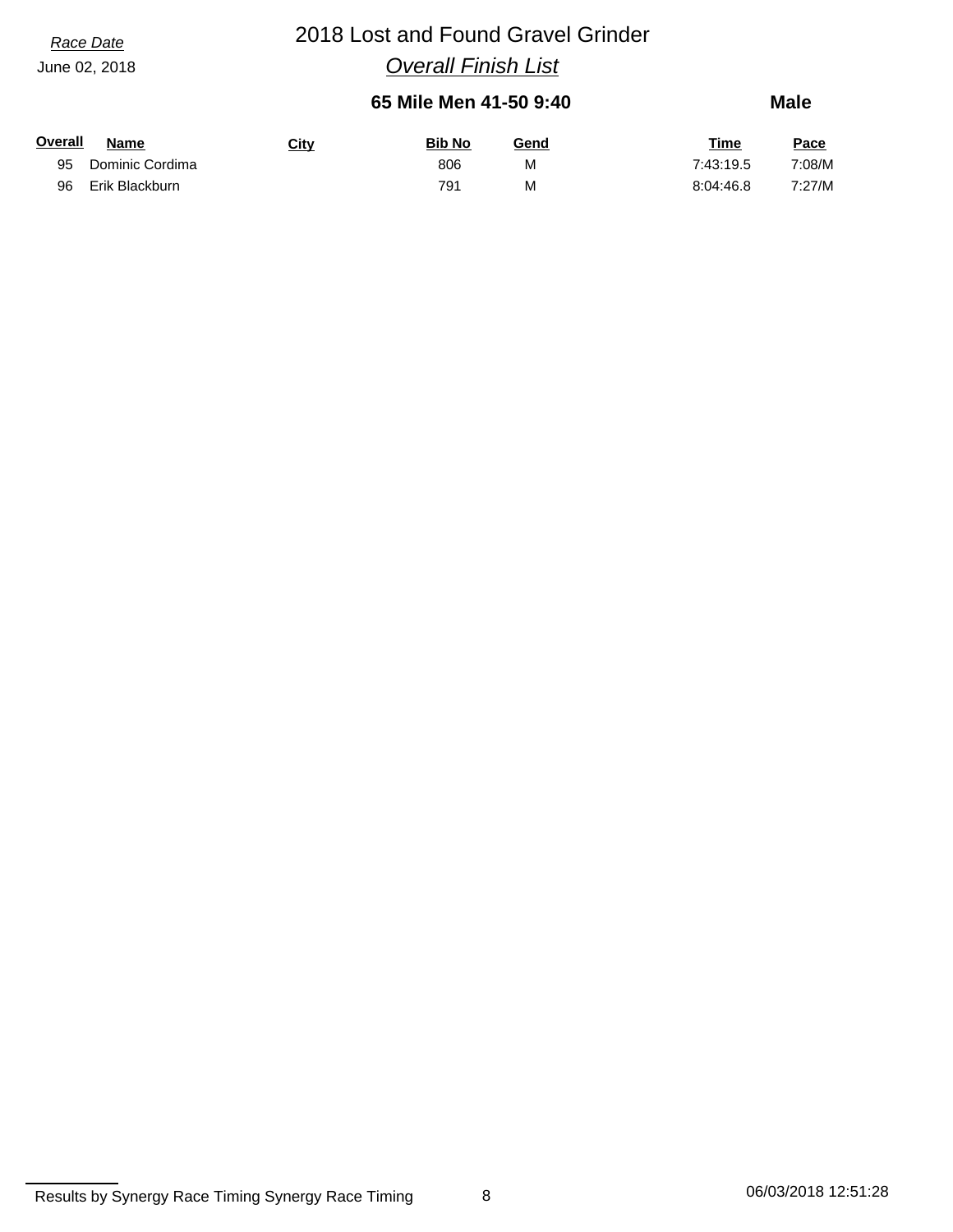# *Race Date* 2018 Lost and Found Gravel Grinder *Overall Finish List*

### **65 Mile Women 41-50 9:40**

| Overall | Name                   | City | <b>Bib No</b> | Gend | <b>Time</b> | Pace   |
|---------|------------------------|------|---------------|------|-------------|--------|
| 1       | MICHELLE SINNOTT       |      | 1064          | F    | 4:29:42.1   | 4:09/M |
| 2       | Paige Galeoto          |      | 1049          | F    | 4:37:20.4   | 4:16/M |
| 3       | Hollie Mcgovern        |      | 1057          | F    | 4:38:46.2   | 4:17/M |
| 4       | <b>Kelly Miller</b>    |      | 1060          | F    | 4:52:11.6   | 4:30/M |
| 5       | Anona Dutton           |      | 1046          | F    | 5:01:25.3   | 4:38/M |
| 6       | <b>Heather Kirkby</b>  |      | 1055          | F    | 5:10:20.8   | 4:46/M |
| 7       | Susan Dahm             |      | 1045          | F    | 5:22:35.4   | 4:58/M |
| 8       | Ann Fitzsimmons        |      | 1048          | F    | 5:38:21.4   | 5:12/M |
| 9       | Andrew Yee             |      | 1056          | F    | 5:51:57.9   | 5:25/M |
| 10      | kerry stivaletti       |      | 1066          | F    | 5:53:43.8   | 5:27/M |
| 11      | Quan Campbell          |      | 1043          | F    | 5:58:01.9   | 5:30/M |
| 12      | Dlana Boyer            |      | 1042          | F    | 6:13:37.2   | 5:45/M |
| 13      | Jennie Anderson        |      | 1039          | F    | 6:17:55.1   | 5:49/M |
| 14      | <b>Tamara Schuyler</b> |      | 1063          | F    | 6:23:27.4   | 5:54/M |
| 15      | Jenny Hatfield         |      | 1052          | F    | 6:26:53.7   | 5:57/M |
| 16      | Kyle Merriam           |      | 1058          | F    | 6:28:35.7   | 5:59/M |
| 17      | Grace Jehan            |      | 1053          | F    | 6:33:56.2   | 6:04/M |
| 18      | <b>Shelley Yaun</b>    |      | 1069          | F    | 6:37:30.5   | 6:07/M |
| 19      | June Nguyen            |      | 1061          | F    | 6:38:45.2   | 6:08/M |
| 20      | amy Fitzpatrick        |      | 1047          | F    | 6:39:55.1   | 6:09/M |
| 21      | Maria Curran           |      | 1044          | F    | 6:59:17.3   | 6:27/M |
| 22      | mike upchurch          |      | 1068          | F    | 7:10:38.5   | 6:38/M |
| 23      | Erin Upchurch          |      | 1067          | F    | 7:10:38.5   | 6:38/M |
| 24      | <b>Mary Snovel</b>     |      | 1065          | F    | 7:31:33.8   | 6:57/M |

Results by Synergy Race Timing Synergy Race Timing 9 06/03/2018 12:51:29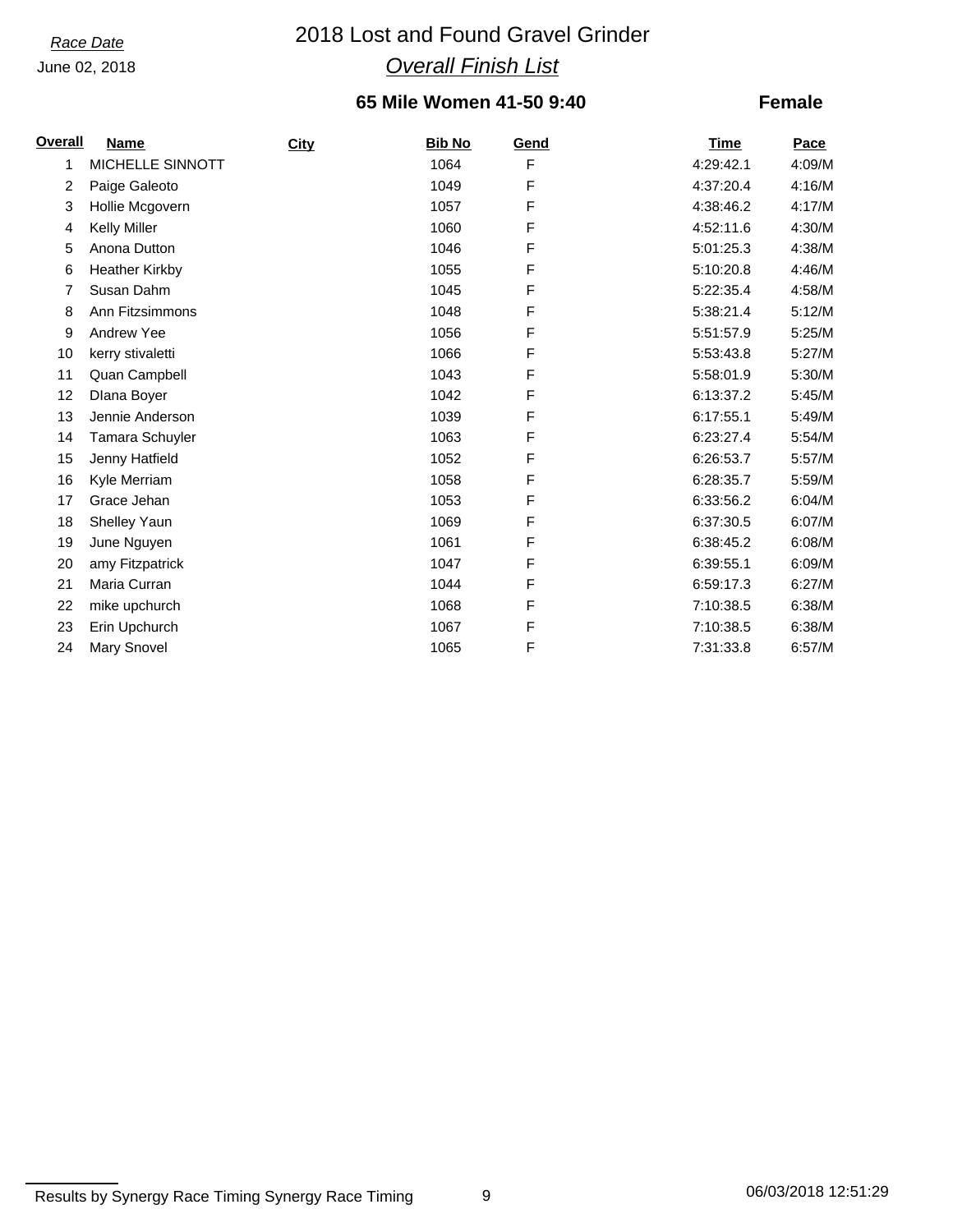# *Race Date* 2018 Lost and Found Gravel Grinder *Overall Finish List*

### **65 Mile Men 51-60 9:40**

### **Male**

| <b>Overall</b> | <u>Name</u>               | <b>City</b>    | <b>Bib No</b> | Gend | <b>Time</b> | <b>Pace</b> |
|----------------|---------------------------|----------------|---------------|------|-------------|-------------|
| 1              | <b>Stacey Sell</b>        |                | 979           | M    | 4:10:59.5   | 3:52/M      |
| 2              | Ken Arnett                |                | 898           | M    | 4:14:05.4   | 3:55/M      |
| 3              | Steve Offerman            |                | 962           | M    | 4:15:49.9   | 3:56/M      |
| 4              | mike scarborough          |                | 976           | M    | 4:21:38.8   | 4:02/M      |
| 5              | Douglas Houston           |                | 928           | M    | 4:24:28.4   | 4:04/M      |
| 6              | David Funk                |                | 922           | M    | 4:27:58.9   | 4:07/M      |
| 7              | john Seivert              |                | 978           | M    | 4:29:31.7   | 4:09/M      |
| 8              | Dave Gane                 |                | 923           | M    | 4:36:29.3   | 4:15/M      |
| 9              | Mark Koenig               |                | 938           | M    | 4:38:42.2   | 4:17/M      |
| 10             | peter frank               |                | 921           | M    | 4:38:43.2   | 4:17/M      |
| 11             | Kenneth Strickland        |                | 987           | M    | 4:41:55.9   | 4:20/M      |
| 12             | Eric Sands                |                | 975           | M    | 4:42:47.9   | 4:21/M      |
| 13             | Dan LaPlante              |                | 942           | M    | 4:43:23.4   | 4:22/M      |
| 14             | David George              |                | 924           | M    | 4:45:28.5   | 4:24/M      |
| 15             | <b>Kurt Martin</b>        |                | 949           | M    | 4:45:58.4   | 4:24/M      |
| 16             | Detlef Adam               |                | 895           | M    | 4:51:10.7   | 4:29/M      |
| 17             | Lloyd Tabb                |                | 990           | M    | 4:52:57.4   | 4:30/M      |
| 18             | Peter Kraatz              |                | 939           | M    | 4:55:03.4   | 4:32/M      |
| 19             | Rob Stark                 |                | 983           | M    | 4:56:17.4   | 4:33/M      |
| 20             | <b>Terry Hundemer</b>     |                | 930           | M    | 4:56:41.4   | 4:34/M      |
| 21             | Roy Hui                   |                | 929           | M    | 5:02:52.3   | 4:40/M      |
| 22             | George Plater             |                | 971           | M    | 5:04:23.1   | 4:41/M      |
| 23             | <b>Steven Davis</b>       |                | 913           | M    | 5:05:04.4   | 4:42/M      |
| 24             | Chris Mahannah            |                | 947           | M    | 5:07:52.4   | 4:44/M      |
| 25             | <b>Richard Trethewey</b>  |                | 993           | M    | 5:08:14.6   | 4:45/M      |
| 26             | <b>Tim Petersen</b>       |                | 969           | M    | 5:11:42.1   | 4:48/M      |
| 27             | David Eastwood            |                | 914           | M    | 5:11:44.9   | 4:48/M      |
| 28             | <b>Steve Gossett</b>      |                | 926           | M    | 5:11:53.4   | 4:48/M      |
| 29             | Lance Ardans              |                | 897           | M    | 5:12:28.4   | 4:48/M      |
| 30             | Lee Mosbrucker            |                | 959           | M    | 5:15:44.4   | 4:51/M      |
| 31             | Kevin Voigt               |                | 998           | M    | 5:16:52.8   | 4:52/M      |
| 32             | Baldur Tryggvason         |                | 994           | M    | 5:20:20.1   | 4:56/M      |
| 33             | Alan Taylor               |                | 991           | M    | 5:21:42.4   | 4:57/M      |
| 34             | David Larrieu             |                | 943           | M    | 5:22:37.2   | 4:58/M      |
| 35             | dale lambert              |                | 941           | M    | 5:22:37.4   | 4:58/M      |
| 36             | <b>Robert Wassmer</b>     |                | 1000          | M    | 5:24:37.8   | 5:00/M      |
| 37             | Dave Fish                 |                | 918           | M    | 5:26:06.7   | 5:01/M      |
| 38             | Daniel Kiefer             |                | 937           | M    | 5:28:55.2   | 5:04/M      |
| 39             | Michael Boehme            |                | 903           | M    | 5:30:55.5   | 5:05/M      |
| 40             | <b>Marty Panos</b>        |                | 965           | M    | 5:31:15.7   | 5:06/M      |
| 41             | <b>Richard Moorehead</b>  |                | 958           | M    | 5:33:23.4   | 5:08/M      |
| 42             | <b>Frank Kalcic</b>       |                | 934           | M    | 5:40:09.9   | 5:14/M      |
| 43             | Jan Berka                 |                | 902           | M    | 5:40:14.9   | 5:14/M      |
| 44             | Mark Shelton              | Santa Maria CA | 951           | M    | 5:41:41.5   | 5:15/M      |
| 45             | <b>Christopher Walker</b> |                | 999           | M    | 5:41:54.7   | 5:16/M      |
| 46             | <b>Pit Pitt Miller</b>    |                | 970           | M    | 5:43:26.1   | 5:17/M      |
| 47             | Piet Canin                |                | 906           | М    | 5:46:30.7   | 5:20/M      |

Results by Synergy Race Timing Synergy Race Timing 10 10 10 06/03/2018 12:51:30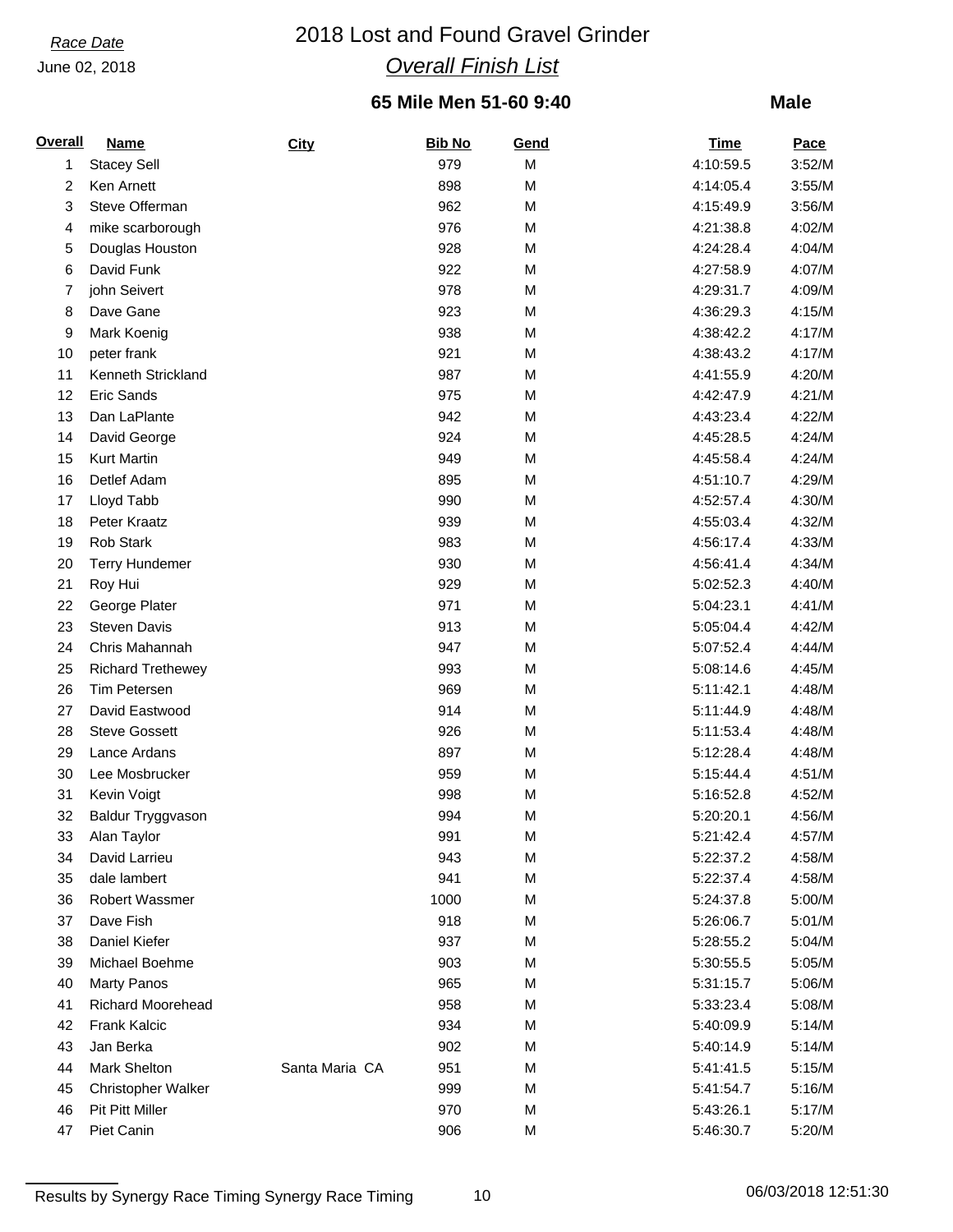# *Race Date* 2018 Lost and Found Gravel Grinder *Overall Finish List*

### **65 Mile Men 51-60 9:40**

| <b>Overall</b> | <b>Name</b>           | City      | <b>Bib No</b> | Gend | <u>Time</u> | Pace   |
|----------------|-----------------------|-----------|---------------|------|-------------|--------|
| 48             | John Marquez          | Fresno CA | 948           | M    | 5:48:17.3   | 5:21/M |
| 49             | <b>Paul Perkins</b>   |           | 968           | M    | 5:48:18.2   | 5:22/M |
| 50             | <b>Henry Pretzer</b>  |           | 973           | M    | 5:48:35.7   | 5:22/M |
| 51             | <b>Daniel Parks</b>   |           | 966           | M    | 5:48:36.9   | 5:22/M |
| 52             | jim LENTFER           |           | 946           | M    | 5:48:43.7   | 5:22/M |
| 53             | <b>Clifford Lee</b>   |           | 944           | M    | 5:51:56.6   | 5:25/M |
| 54             | <b>HADDON ZIA</b>     |           | 1002          | M    | 5:54:09.9   | 5:27/M |
| 55             | <b>Gary Carpenter</b> |           | 907           | M    | 6:01:02.1   | 5:33/M |
| 56             | <b>Brian Scott</b>    |           | 977           | M    | 6:01:04.4   | 5:33/M |
| 57             | Zachary Carter        |           | 908           | M    | 6:04:31.3   | 5:36/M |
| 58             | Robert Pacheco        |           | 964           | M    | 6:04:32.7   | 5:36/M |
| 59             | Shawn McElmoyl        |           | 952           | M    | 6:04:33.3   | 5:37/M |
| 60             | Dennis Arnow          |           | 899           | M    | 6:05:22.2   | 5:37/M |
| 61             | Jay Van Rein          |           | 995           | M    | 6:08:32.4   | 5:40/M |
| 62             | Don Jones             |           | 933           | M    | 6:10:28.6   | 5:42/M |
| 63             | Tim Fraguglia         |           | 920           | M    | 6:11:09.9   | 5:43/M |
| 64             | John Simmons          |           | 980           | M    | 6:14:24.2   | 5:46/M |
| 65             | <b>Gregory Wilson</b> |           | 1001          | M    | 6:21:31.9   | 5:52/M |
| 66             | Randy Will            |           | 919           | M    | 6:22:58.3   | 5:54/M |
| 67             | Scott Berelson        |           | 901           | M    | 6:23:15.4   | 5:54/M |
| 68             | <b>Brian Ort</b>      |           | 963           | M    | 6:23:27.5   | 5:54/M |
| 69             | Mark Nelson           |           | 961           | M    | 6:24:39.4   | 5:55/M |
| 70             | <b>Trace McMahon</b>  |           | 953           | M    | 6:27:12.4   | 5:57/M |
| 71             | Lance Fields          |           | 935           | M    | 6:28:32.6   | 5:59/M |
| 72             | Jeff sparman          |           | 982           | M    | 6:30:56.4   | 6:01/M |
| 73             | <b>Bill Figen</b>     |           | 917           | M    | 6:31:32.3   | 6:01/M |
| 74             | Chris Coppinger       |           | 911           | M    | 6:43:06.1   | 6:12/M |
| 75             | Curt Ferguson         |           | 916           | M    | 6:43:11.2   | 6:12/M |
| 76             | Wai Chong             |           | 909           | M    | 6:45:42.7   | 6:14/M |
| 77             | James Albright        |           | 896           | M    | 6:48:39.2   | 6:17/M |
| 78             | Brian Nakagawa        |           | 960           | M    | 6:51:56.7   | 6:20/M |
| 79             | David Johnson         |           | 932           | M    | 6:54:46.8   | 6:23/M |
| 80             | Joe Mattingly         |           | 950           | M    | 7:10:40.2   | 6:38/M |
| 81             | Kirk Kull             |           | 940           | M    | 7:25:28.6   | 6:51/M |
| 82             | Paul Violett          |           | 997           | M    | 7:28:47.5   | 6:54/M |
| 83             | <b>Richard Paul</b>   |           | 967           | М    | 7:34:20.3   | 6:59/M |
| 84             | <b>Rik Eckert</b>     |           | 915           | M    | 7:45:23.9   | 7:10/M |
| 85             | Stephen Bantillo      |           | 900           | M    | 7:53:09.3   | 7:17/M |
| 86             | Andreas Storm         |           | 986           | М    | 8:12:30.5   | 7:35/M |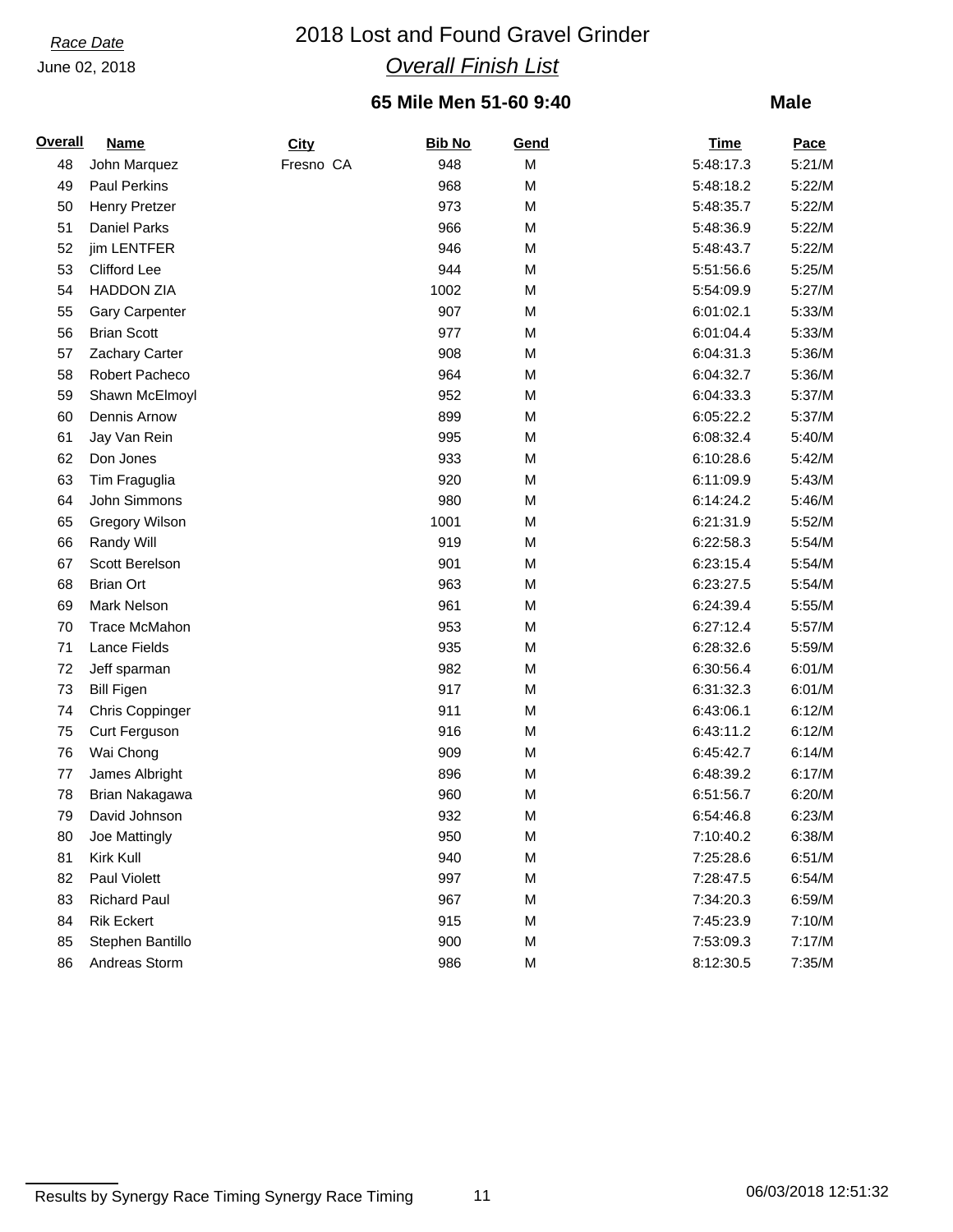# *Race Date* 2018 Lost and Found Gravel Grinder *Overall Finish List*

### **65 Mile Women 51 & Over 9:40**

| Overall              | Name                    | <b>City</b> | <b>Bib No</b> | Gend | Time      | Pace   |
|----------------------|-------------------------|-------------|---------------|------|-----------|--------|
|                      | Debbie Hakansson        |             | 1077          | F    | 5:03:05.9 | 4:40/M |
| $\mathbf{2}^{\circ}$ | Susan Lannoo            |             | 1079          | F    | 5:12:33.7 | 4:49/M |
| 3                    | Madeline Finch          |             | 1074          | F    | 5:40:08.5 | 5:14/M |
| 4                    | Jamie Greenough         |             | 1076          | F    | 5:42:09.9 | 5:16/M |
| 5.                   | Debra Sellers           |             | 1082          | F    | 5:42:15.2 | 5:16/M |
| 6                    | <b>Christine Wilson</b> |             | 1085          | F    | 6:21:31.9 | 5:52/M |
|                      | Jeni Day                |             | 1071          | F    | 6:33:51.6 | 6:04/M |
| 8                    | Mari Coppinger          |             | 1070          | F    | 6:43:08.1 | 6:12/M |
| 9                    | Carol Ruckle            |             | 1081          | F    | 6:47:42.5 | 6:16/M |
| 10                   | <b>Brook Gossett</b>    |             | 1075          | F    | 7:07:42.4 | 6:35/M |

Results by Synergy Race Timing Synergy Race Timing 12 12 12 06/03/2018 12:51:32